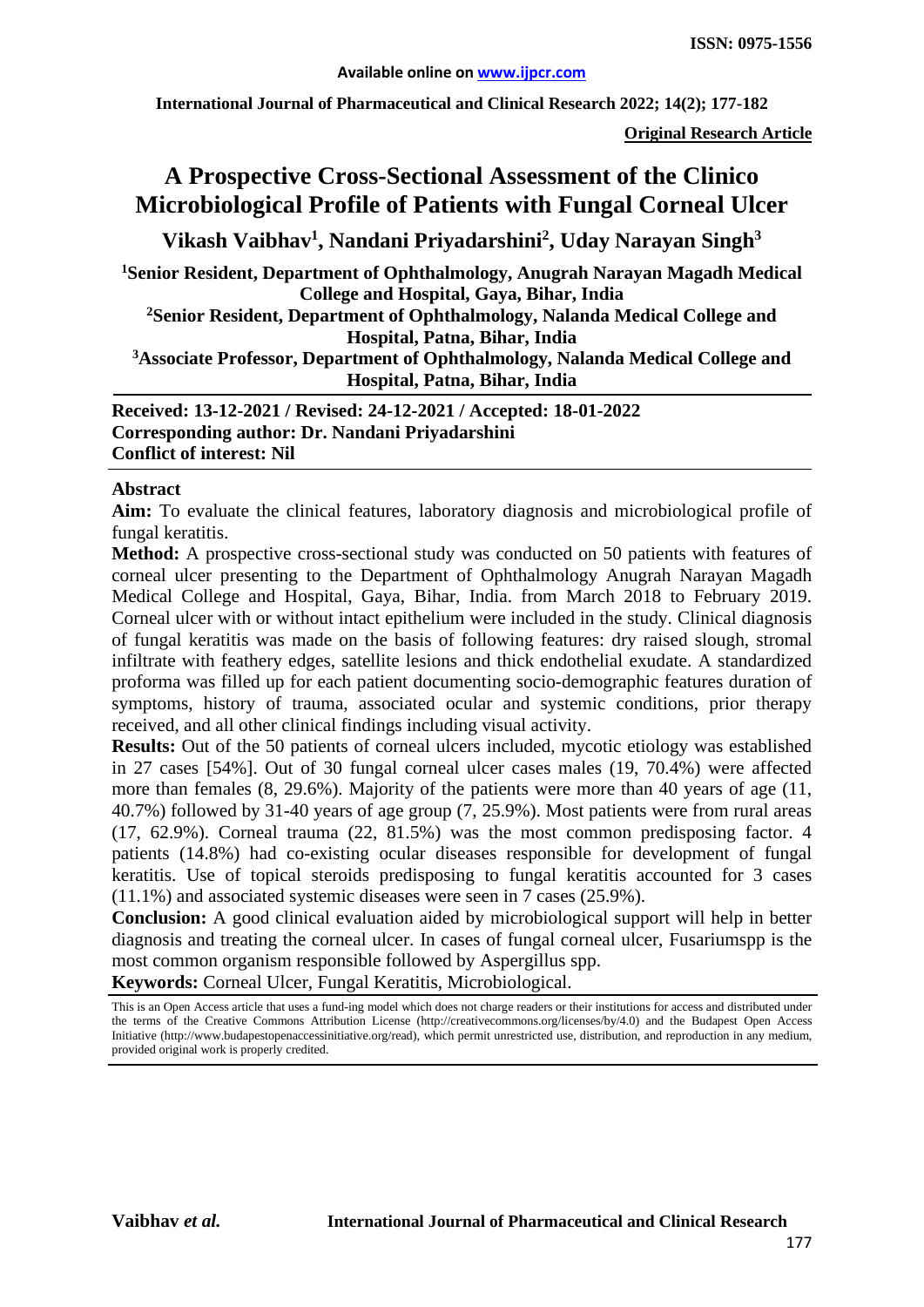#### **Introduction**

Corneal ulcer is an inflammatory or, more seriously, infective condition of the cornea involving disruption of its epithelial layer with involvement of the corneal stroma. In ophthalmology, a corneal ulcer usually refers to having an infectious cause while the term corneal abrasion refers more to physical abrasions [1]. Fungal corneal ulcer or fungal keratitis or keratomycosis refers to an infective process of the cornea caused by any of the multiple pathologic fungi capable of invading the ocular surface. It is most typically a slow,<br>relentless disease that must be relentless disease that must be differentiated from other types of corneal conditions with similar presentation; especially its bacterial counterpart, which accounts for the majority of the microbial corneal infections. It can cause rapid visual loss and pain.

Risk factors that can predispose to fungal keratitis include contact lens wear, eye trauma with vegetative matter, previous ocular surgery, topical steroid use, and immunosuppression. The infection probably starts when the epithelial integrity is broken either due to trauma or ocular surface disease and the organism gains access into the tissue and proliferates. Proteolytic enzymes, fungal antigens and toxins are liberated into the cornea with the resulting necrosis and damage to its architecture thus compromising the eye integrity and function.

Corneal ulceration results in 1.5-2 million new cases of corneal blindness annually, posing a major public health problem according to the World Health organization (WHO) reports [2]. Fungi are the most common etiological agents which account for 30–40% whereas bacteria account for 13–48% of all cases of suppurative keratitis; this varies by geographical area [3]. The burden of corneal disease in our country is reflected by the fact that 90% of the global cases of ocular trauma and corneal ulceration leading to corneal blindness occur in developing countries [4].

Corneal ulcer is an ophthalmic condition requiring prompt medical attention. Thus, precise knowledge of the causative agents and their susceptibility patterns is important for deciding the proper course of treatment [5]. Infectious corneal ulcers need to be treated as soon as possible to preserve vision. If left untreated, a fungal infection can lead to perforation of the cornea, loss of vision,and even loss of the eye.

### **Methodology:**

A prospective cross-sectional study was conducted on 50 patients with features of corneal ulcer presenting to the Department of Ophthalmology Anugrah Narayan Magadh Medical College and Hospital, Gaya, Bihar, India from March 2018 to February 2019

#### **Inclusion criteria:**

Corneal ulcer with or without intact epithelium were included in the study. Clinical diagnosis of fungal keratitis was made on the basis of following features: dry raised slough, stromal infiltrate with feathery edges, satellite lesions and thick endothelial exudate.

#### **Exclusion criteria:**

Complicated corneal ulcers like those associated with endophthalmitis and perforation, typical viral ulcers, mooren's ulcers, interstitial keratitis, sterile neurotrophic ulcers, and any ulcers associated with autoimmune diseases were excluded from the study.

#### **Methodology**

A standardized proforma was filled up for each patient documenting sociodemographic features duration of symptoms, history of trauma, associated ocular and systemic conditions, prior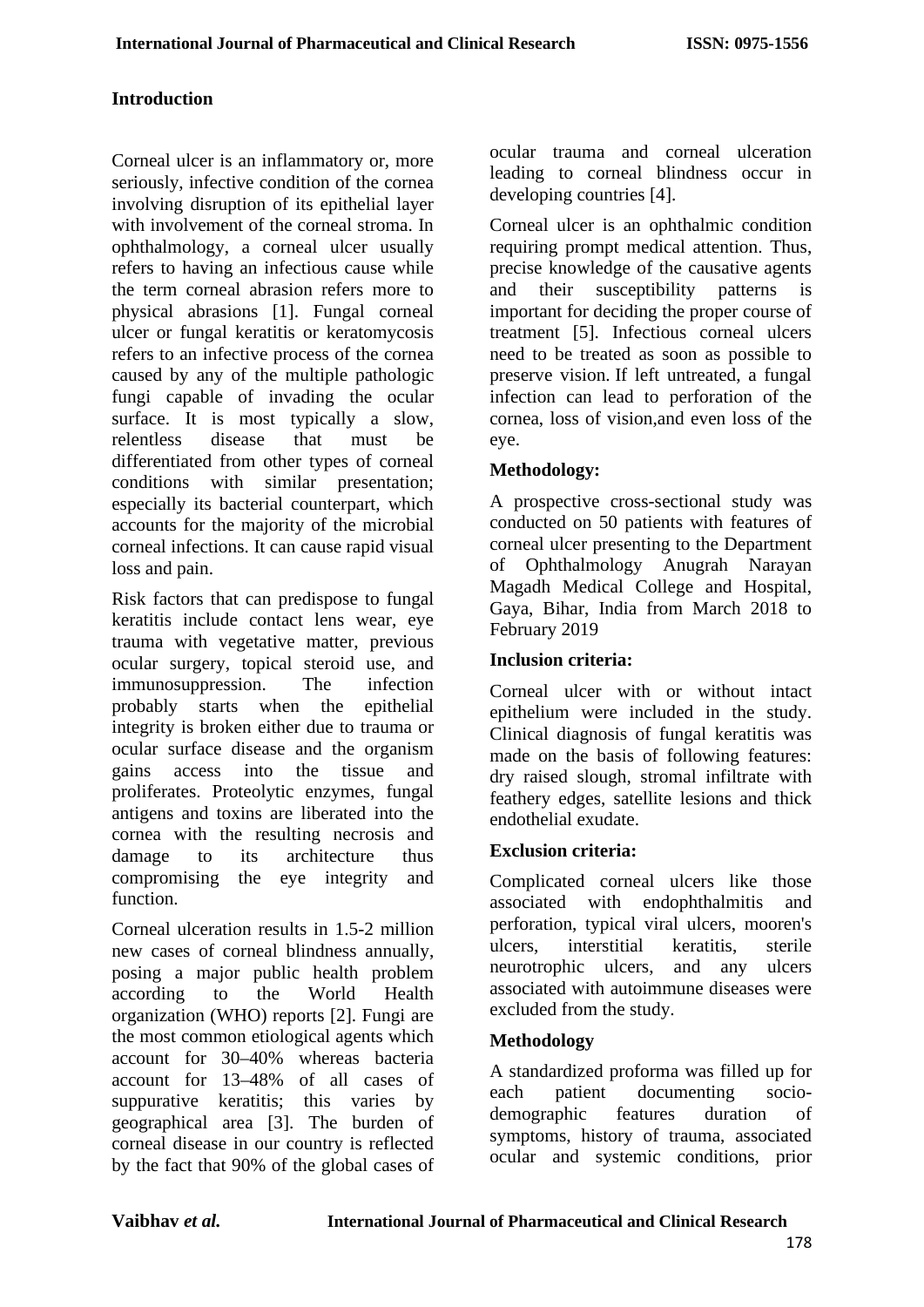therapy received, and all other clinical findings including visual activity.

Clinical examination: Each patient was subjected to a detailed slit-lamp examination. The ulcer was stained with 2% sodium fluorescein dye and its size was measured with variable slit on the slit lamp, the longest vertical and the widest horizontal dimensions were recorded in millimeter (mm). The size and depth of the infiltrate was also recorded. Hypopyon when present was recorded, and its height measured in mm. Other features of the ulcer like margins, floor, and presence of satellite lesions, retained foreign body and pigmentation over the ulcer were noted. Use of contact lenses and topical corticosteroids/ antibiotics were also recorded. Under aseptic precautions corneal scrapings were taken by an experienced ophthalmologist. The procedure was performed after instillation of 4% topical lignocaine under slit-lamp magnification, using a sterile no.15 bardparker blade. The material was first obtained from the leading edge and then one more scraping from the base of the ulcer was inoculated into the surface of solid media such as sheep's blood agar, chocolate agar and Sabouraud's Dextrose Agar (SDA) in a row of C-shaped streaks. The material was also smeared on 2 separate glass slides one for gram stain and the other for 10% KOH preparation [6]

Microbiological examination: Aerobic incubations were done for all inoculated media [7]. Sabouraud's dextrose agar (SDA) were incubated at 27°C and after daily examination they were discarded

after 3 weeks, if there was no growth. The blood agar, chocolate agar was incubated at 37°C examined at 24 hrs and 48 hrs and then discarded if there was no growth [7]. All laboratory methods were performed following standard protocols [6, 7]. Microbial cultures were considered positive if at least one of the following criteria were met; Growth of the same organism was demonstrated on 2 or more solid medial or confluent growth at the site of inoculation on one solid medium or Growth on one medium consistent with direct microscopic observations as in KOH preparation or Gram stain [6, 7]. Fungi were identified by their colony characteristics on SDA and by their microscopic appearance in lactophenol cotton blue (LPCB).

### **Results:**

Out of the 50 patients of corneal ulcers included, mycotic etiology was established in 27 cases [54%]. Out of 30 fungal corneal ulcer cases males (19, 70.4%) were affected more than females (8, 29.6%). Majority of the patients were more than 40 years of age (11, 40.7%) followed by 31-40 years of age group (7, 25.9%). Most patients were from rural areas (17, 62.9%). Corneal trauma (22, 81.5%) was the most common predisposing factor. 4 patients (14.8%) had co-existing ocular diseases responsible for development of fungal keratitis. Use of topical steroids predisposing to fungal keratitis accounted for 3 cases (11.1%) and associated systemic diseases were seen in 7 cases (25.9%).

| <b>Variables:</b> |               | <b>Number</b> | $\frac{6}{9}$ |
|-------------------|---------------|---------------|---------------|
|                   | <b>Male</b>   | 19            | 70.4          |
| <b>Gender</b>     | <b>Female</b> | О             | 29.6          |
| Age               | $<$ 21        |               | 11.1          |
|                   | $21 - 30$     | Ο             | 22.2          |
|                   | 31-40         |               | 25.9          |
|                   | $>40$         |               | 40.           |

**Table 1: Demographic details, predisposing factors and traumatic agents in all the cases**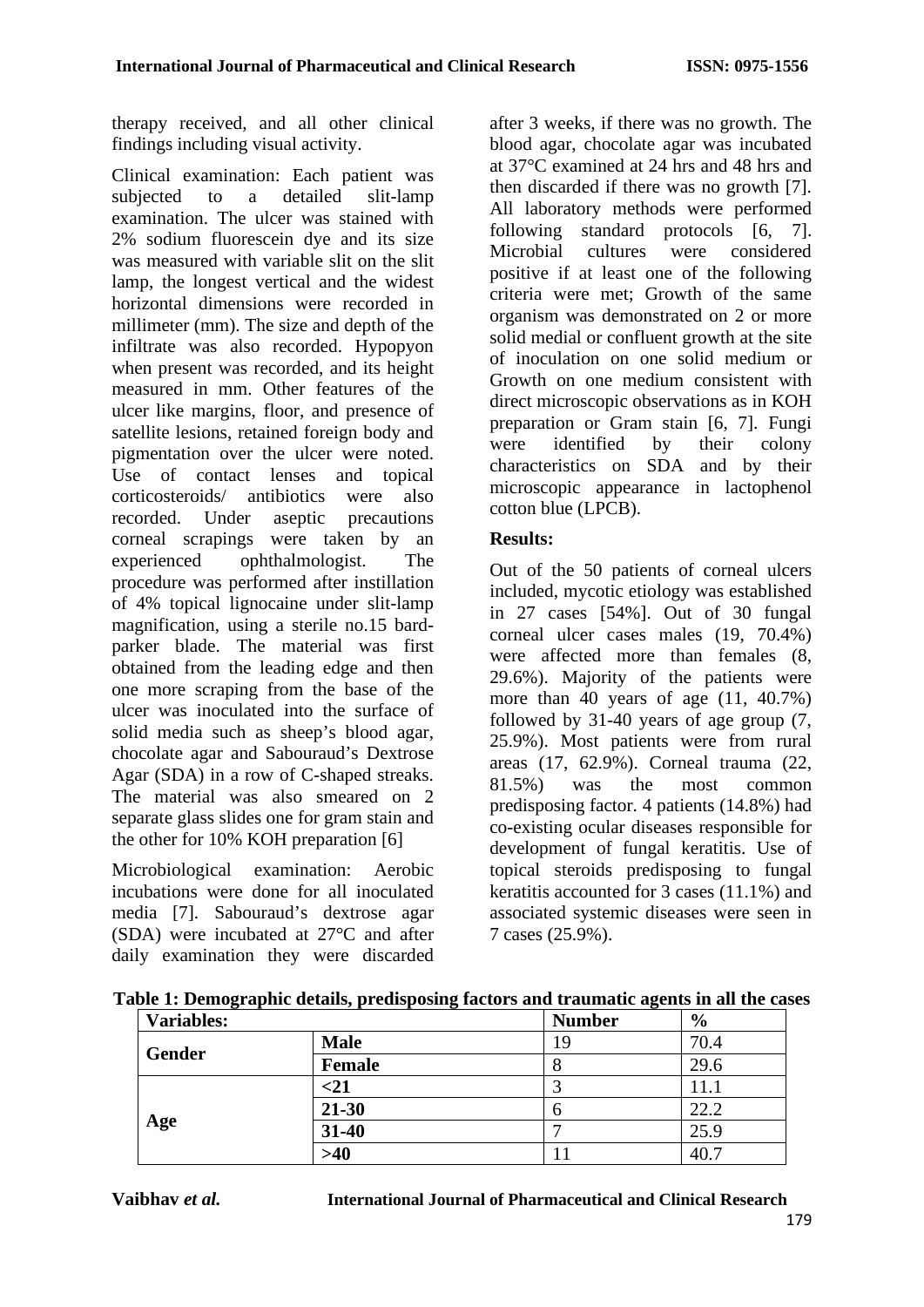|                        | <b>Rural</b>                | 17 | 62.9 |
|------------------------|-----------------------------|----|------|
| Lifestyle              | <b>Urban</b>                | 10 | 37.1 |
|                        | <b>Corneal trauma</b>       | 22 | 81.5 |
| Predisposing           | Co-existing ocular disease  | 4  | 14.8 |
| factors                | <b>Topical steroids use</b> | 3  | 11.1 |
|                        | <b>Systemic diseases</b>    |    | 25.9 |
|                        | <b>Vegetative matter</b>    | 14 | 51.8 |
|                        | <b>Foreign body</b>         |    | 25.9 |
| <b>Traumatic agent</b> | <b>Insects</b>              | 3  | 11.1 |
|                        | <b>Others</b>               |    |      |

Out of 50 patients, pure mycotic growth was detected in 27 cases (54%), 3 cases (6%) showed bacteria mixed with fungus, and Pure bacterial etiology was established in 9 cases (18%). 11 cases were culture negative (22%). 20 out of 27 (74.1%) positive fungal culture were hyaline (nonpigmented) group and 7 cases (25.9%)

were dematiceous (pigmented) group. The most commonly isolated fungal species out of non-pigmented group was Fusarium species (11 cases, 40.7%) followed by Aspergillus species (6 cases, 22.2%) and in pigmented group, most common isolated species was Cladosporium species (4 cases, 14.8%).

|  | Table 2: Fungal pathogens isolated from microbiological examination |  |
|--|---------------------------------------------------------------------|--|
|  |                                                                     |  |

| <b>Type of fungi</b> | <b>Species name</b> | <b>Number</b> | $\frac{6}{6}$ |
|----------------------|---------------------|---------------|---------------|
|                      | Fusarium spp.       |               | 40.7          |
|                      | Aspergillus spp.    | h             | 22.2          |
| <b>Hyaline fungi</b> | Mucor spp.          |               | 7.4           |
|                      | Rhizopus spp.       |               | 3.7           |
|                      | Cladosporium spp.   |               | 14.8          |
| <b>Dematiaceous</b>  | Curvularia spp.     |               | 7.4           |
| fungi                | Biopolaris spp.     |               | 3.7           |

| Table 3: Correlation between clinical diagnosis and microbiological diagnosis |  |  |  |
|-------------------------------------------------------------------------------|--|--|--|
|                                                                               |  |  |  |

| <b>Results</b>  | <b>Detection of fungal</b><br>elements in 10%<br><b>KOH</b> smear | <b>Detection of fungal</b><br>elements in gram-<br>stained smear | <b>Clinical suspicion of</b><br>fungal keratitis on slip<br>lamp examination |
|-----------------|-------------------------------------------------------------------|------------------------------------------------------------------|------------------------------------------------------------------------------|
| <b>Positive</b> |                                                                   | 25                                                               |                                                                              |
| <b>Negative</b> | 23                                                                |                                                                  | 19                                                                           |
| <b>Total</b>    | 50                                                                |                                                                  | 50                                                                           |

#### **Discussion:**

Fungal keratitis is a fungal infection of the cornea, which can lead to blindness [9]. It generally presents with a red, painful eye and blurred vision. There is also increased sensitivity to light, and excessive tears or discharge. The symptoms of fungal keratitis typically emerge over 5-10 days and present with a painful eye, blurred vision, and redness of eye. There is

increased sensitivity to light, and excessive tears or discharge. The symptoms are markedly less as compared to a similar bacterial ulcer [8]. The eyelids and adnexa involved shows edema and redness, conjunctiva is chemosed. Ulcer may be present. It is a dry looking corneal ulcer with satellite lesions in the surrounding cornea. Usually associated with fungal ulcer is hypopyon, which is mostly white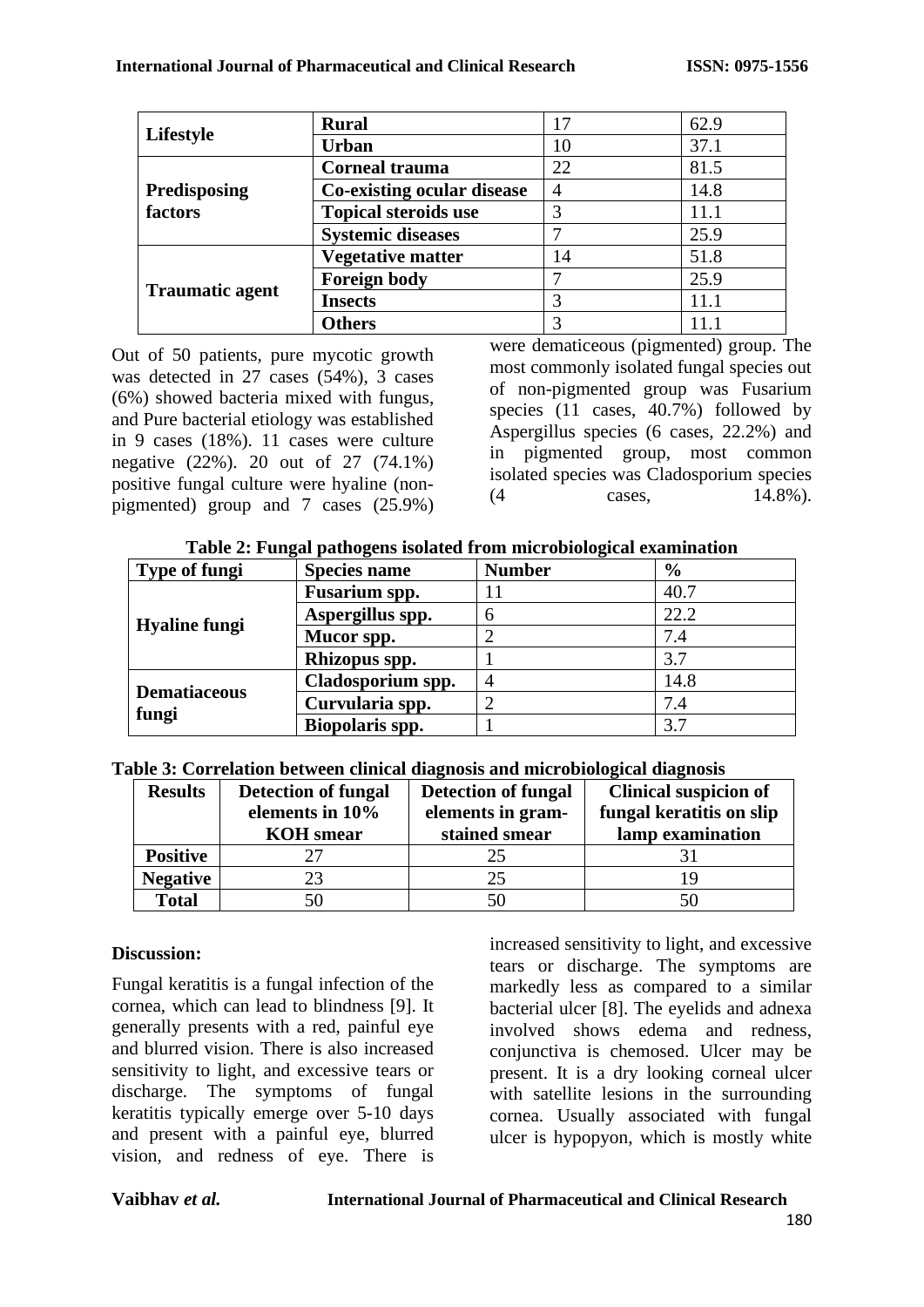fluffy in appearance. Rarely, it may extend to the posterior segment to cause endophthalmitis in later stages, leading to the destruction of the eye.

The precipitating event for fungal keratitis is trauma with a vegetable / organic matter. A thorn injury, or in agriculture workers, trauma with a wheat plant while cutting the harvest is typical. This implants the fungus directly in the cornea. The fungus grows slowly in the cornea and proliferates to involve the anterior and posterior stromal layers. The fungus can break through the descemet's membrane and pass into the anterior chamber. The patient presents a few days or weeks later with fungal keratitis. In our study also, in 51.8% of cases, vegetative matter was the traumatic agent out of 81.5% cases accounting for corneal trauma. Similarly, corneal trauma has been identified as major cause of fungal keratitis in many studies [10-12].

Out of 30 fungal corneal ulcer cases males (19, 70.4%) were affected more than females (8, 29.6%) in this study. Similarly according to study conducted by Titiyaletal[13] and Shubhra Mehta [14], males were more affected compared to females. But in a study conducted by Upadhyay et al in Nepal [15], they have found almost equal distribution among both the sexes. In our study, 40.7% patients belonged to age group of more than 41 years. A similar study by Li et al. also noted that the age group which is highly presented as corneal ulcer belongs to age group 50-59 years, accounting for 83.21% [16] and SharmilaSuwal et al also reported 40% of their corneal ulcer belongs to age groupof51to60yearsofage.[17] In contrast to this,RumpaSaha from new Delhi Showed most affected age group was 31- 40 years [18].

Among the fungal isolates in our study Fusariumspp 11(40.7%) was the most isolated species followed by Aspergillus spp. 6(22.2%). In contrast to Alkatan et al [19] study who had reported aspergillus spp 27.6% as higher incidence than Fusariumspp 17.2%. Comparable results were obtained in studies done by Idiculla et al revealing Fusariumspp (50%) and Aspergillus spp (34.4%) predominate fungal isolates.[20] The difference in the isolation rates of these fungal pathogens can be explained by the difference in the climate and the natural environment of individual regions. Studies in the bihar region have shown a higher incidence of Fusarium as compared to studies in the bihar region [21].

# **Conclusion:**

A good clinical evaluation aided by microbiological support will help in better diagnosis and treating the corneal ulcer. In cases of fungal corneal ulcer, Fusariumspp is the most common organism responsible followed by Aspergillus spp. KOH wet mount preparation have more sensitivity than gram stain smear and helps in the early detection of species responsible for fungal infection.

# **References:**

- 1. Root, Timothy (2007-12-17). "What's the difference between a corneal abrasion and an ulcer?". TimRoot.com. Retrieved 4 January 2022.
- 2. Insan NG, Mane V, Chaudhary BL, Danu MS, Yadav A, Srivastava V. A review of fungal keratitis: etiology and laboratory diagnosis. Int J Curr Microbiol App Sci. 2013;2(6):307-14.
- 3. Leck AK, Thomas PA, Hagan M, Kaliamurthy J, Ackuaku E, John M, Newman MJ, Codjoe FS, Opintan JA, Kalavathy CM, Essuman V. Aetiology of suppurative corneal ulcers in Ghana and south India, and epidemiology of fungal keratitis. British Journal of Ophthalmology. 2002 Nov 1;86(11):1211-5.
- 4. Gupta N, Tandon R, Gupta SK, Sreenivas V, Vashist P. Burden of